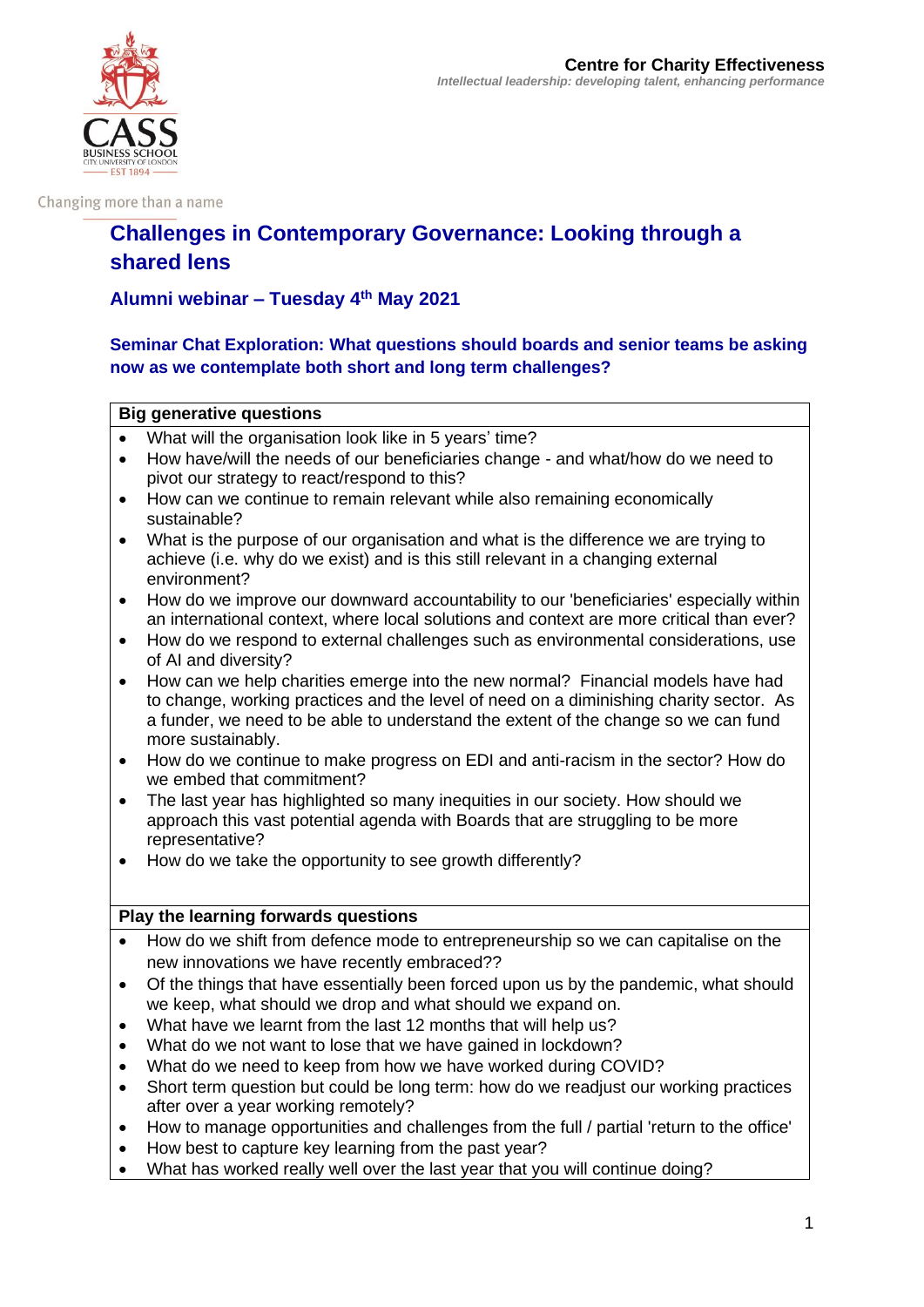- As we come out (hopefully) of the pandemic what different skills should we be looking for in both the Chair and Chief Executive compared to the past 12 - 18 months?
- the virtual working practices have enabled people to contribute to boards much more conveniently- do we keep this, as it may help us to diversify our board, or do we return to in- person meetings? How do we get the balance right?
- We have made lots of new connections as we pivoted to making local grants rather than providing our own activities- how do we keep this network vital?
- Some CEO/Chair relationships have probably been very different to 'normal' and we've been in crisis mode for so long... how do we re-set those relationships to be comfortable with talking about taking risks and growth again?
- How do we build relationships on the board when some "new trustees" have been trustees for a whole year as well as newer trustees?
- Have our beneficiaries become more comfortable with digital communications over the pandemic, and if so can we use this to continue to deliver some of our services differently?

#### **Sharp strategic questions**

- A balance between a level of risk that reflects the appetite of the board and the sustainability of the organisation. Do we have the resources for the medium to short term to deliver our strategy?
- Are we still fit for purpose?
- What have been the unintended consequences of the changes we've had to make?
- What changes do we need to make to governance structures to encourage a range of different voices at a governance level?
- Is our organisation still needed?
- Short term question is how to measure the positive and negative changes accurately so that good decisions are made for the long term?
- Have we got the right people around the board table to ensure that we are seeing all angles?
- Are there other organisations that we should be working with to support our users? Should we be collaborating, merging or competing?

## **Conversation starters**

- How do we recover better than we were before?
- How will our working model change as a result of WFH for 15 months?
- is everyone in the charity clear about our shared purpose and roles?
- How do we plan when there is still significant long-term uncertainty regarding Covid? Is scenario planning the best we can do?
- How do we continue to do the best for our beneficiaries without damaging the better relationship with local government, however they're restrictions and changing support is unpredictable?
- Do pre-existing delivery models still meet need/take us towards our overall objective?
- Do you believe it's the age old questions that transcend time do we have the right people in both trustees and execs, do we have the right skills but importantly do we have the appropriate and relevant systems for today's demands of our donors, our staff and parties that who drive the purpose of our respective charities?
- As our need for 'specialists' and 'skills' on our board grows, how can we involve lay voices in our strategy development & plans?
- How can we ensure that those who are internet poor or live in poor housing conditions are not excluded from work place if home working is expected?